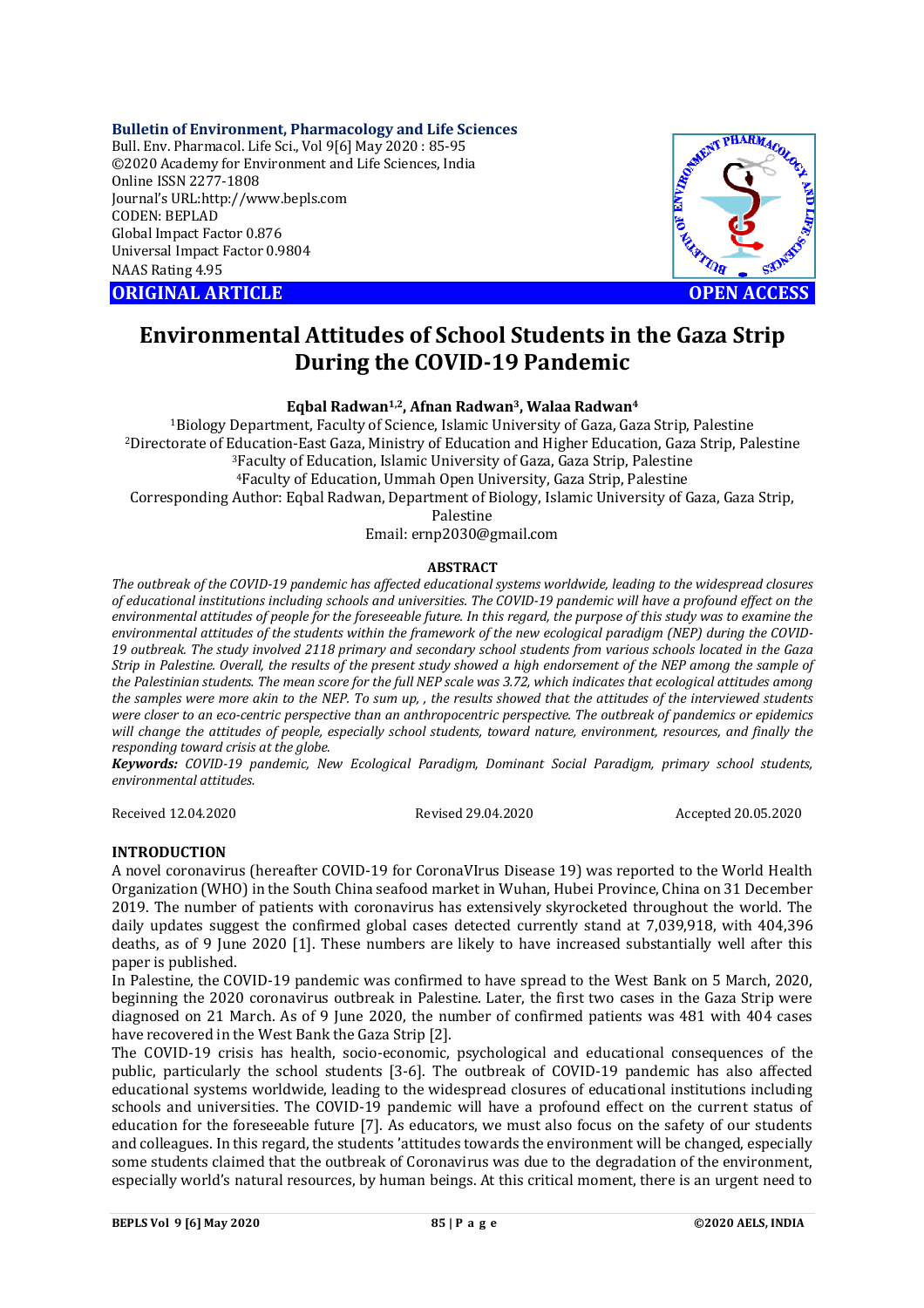understand the environmental awareness of the students during the rapid rise period of the COVID-19 outbreak around the world.

During the present years, the bulk of studies have extensively focused on the fields of psychology and sociology to grasp the changes in individual behavior toward the natural environment. Marquart-Pyatt [8] documented that social researches have an interest within the environmental attention of individuals because it's crucial for supporting overall environmental policies. Many researchers have seen that knowledge of people's attitudes will help to predict their behavior. Clayton and Myers [9] show that environmental attitudes are a mix of people's beliefs, values, behavioral intentions and affective responses toward environmental issues. Some widely-accepted rooted beliefs, confidence, values, and attitudes were the source of environmental issues. In keeping with psychology, attitudes cannot be directly known but can be inferred from people's responses [10].

The main challenge is to style an appropriate tool for environmental attitudes. Over 700 scales are constructed for this purpose [11]. Various scales were applied to spot the environmental attitudes measuring what an individual does do, what an individual states he can do respecting environmental issues, how he feels about such issues, and what relevant knowledge he has [12]. These scales included Environmental Concern Scale [13]; Scales based on a translation from beliefs, attitudes, views, and values to actual behavior based on the value–belief–norm (VBN) model of environmental concern and behavior [14]; General Environmental Behavior scale (GEB) [15]; Connectedness to nature scale [16]; the implicit associations test (IAS) [17]; Behavior-based environmental attitude scale [18].

There are technological, sociological, psychological, economic and political factors that determine the people's manners of using nature to fulfill their various needs. Attitudes, values, beliefs, and confidence respecting technological and scientific development, wealth, and dominant social paradigm have been previously reported as the reason for little awareness towards the various environmental problems [19,20].

With an increasing sensitivity toward the environment, there is a shift from the dominant social paradigm (DSP) to the ecocentric New Environmental Paradigm (NEP) [21]. The New Environmental Paradigm (NEP) Scale is considered one of the most famous measures of environmental beliefs in studies that use theoretical models predicting environmental attitudes and behaviors. This scale, which was developed by Dunlap and Van Liere [22], is employed as a measure of endorsement of a pro-ecological worldview [23]. It is applied widely in environmental education where differences in behavior, beliefs, values or attitudes are believed to be explained by an underlying paradigm, values or worldview. By the time, The NEP Scale was developed to incorporate the alteration within the global environmental issues. Since the environmental problems have gotten much attention in recent times, two dimensions were theoretically added to the first scale resulting in a 15-item new form [24].

The Dominant Social Paradigm (DSP), positing growth, progress, abundance, and attitudes contributing to the environmental crisis, is against the NEP, which focuses on the disturbance of ecosystems caused by the fashionable technological revolution. In the NEP scale, nature is considered as a limited resource, exquisitely balanced, and subject to critical human interference [25].

The degree to which such a change of paradigm is achieved in Palestinian society should be identified. This can be because; exceptional circumstances and vigorous problems face the Palestinian, especially political problems, which may cause ignoring the environmental problems. Therefore, the present study aims to measure and analyze students' perceptions based on the NEP Scale in a Palestinian area to evaluate their environmental attitude and locate the most important facets of the NEP Scale. The statistical analysis includes hypothesis tests between the demographics variables and the NEP Scale's mean score. For this reason, we use the NEP scale, one of the most widely used scales for measuring the environmental concern of groups of students. The scale focuses on people's beliefs about our ability to upset nature, the existence of limits to growth and humanity's right to rule over the rest of nature [23].

The environmental attitudes of the Palestinian students never previously been studied, therefore, the present study was conducted to draw conclusions and interpretations in the times of the outbreak of the pandemics and epidemics. The results of this study constitute a baseline for further research on ecological worldviews after ending the quarantine period in Palestine.

The structure of the present paper is that the following: Section 2 provides the background information of the related literature while Section 3 presents the materials of the present study like the study area and the survey design. Section 4 presents the results obtained from the statistical methods applied to measure environmental attitudes. The last section concludes the paper discussing the obtained results.

## **LITERATURE BACKGROUND**

The original NEP scale was published by Dunlap and Van Liere [22], which composed of three dimensions: limits to growth, the balance of nature, and anthropocentrism. Later, it was corrected with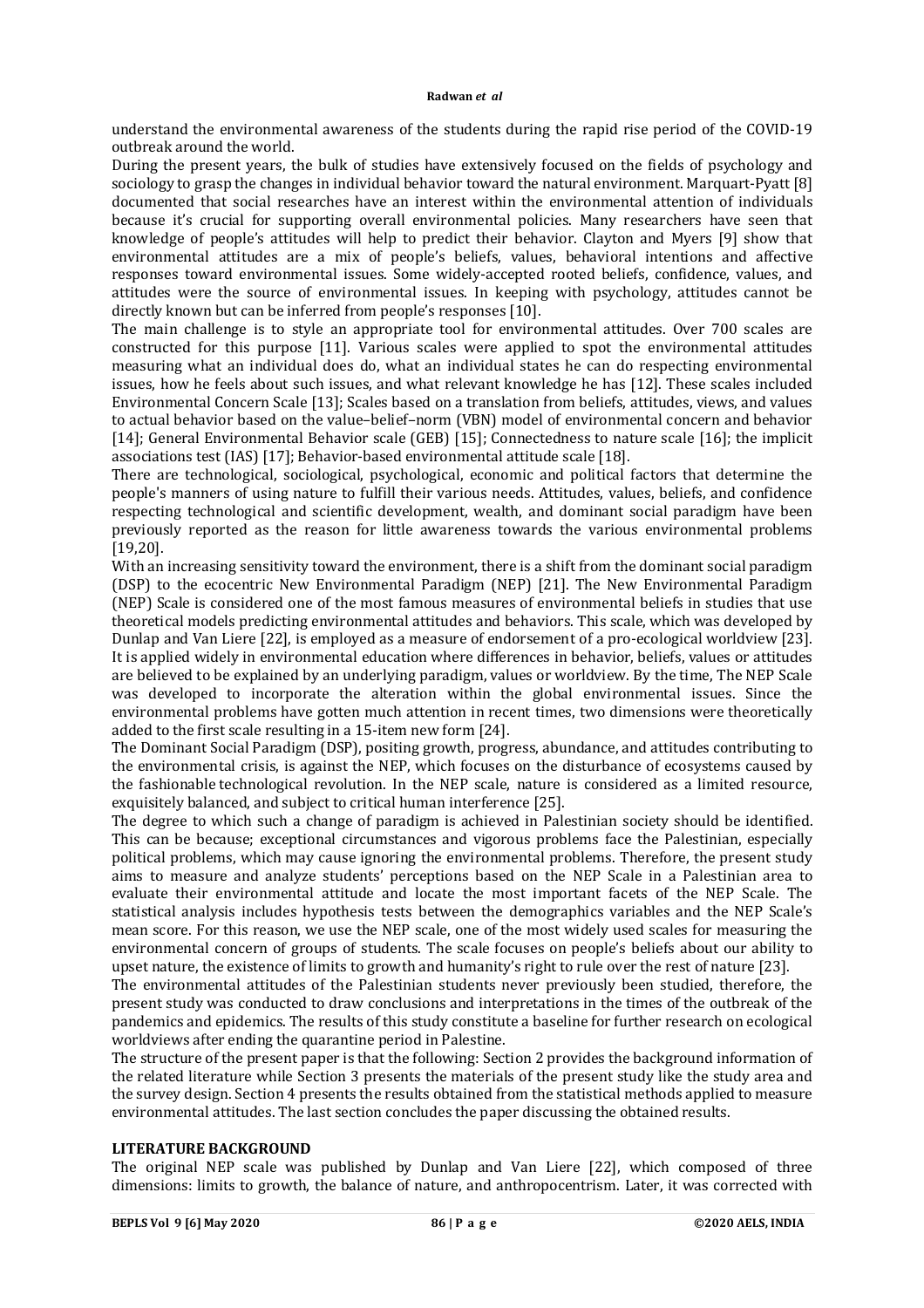new items to enhance their psychometric ability. The new NEP scale consists of fifteen items and has five sub-scales as follows: limits to growth, anti-anthropocentrism, the fragility of nature's balance, rejection of exemptionalism and the possibility of an eco-crisis [23].

The NEP scale has been applied for different groups of people (like students, children, students, etc.) with a good ability to distinguish between members of target groups [26]. According to the results of different studies, the NEP scale measures pro-environmental beliefs as well as real pro-environmental behaviors [27,28].

In the study of Stern et al. [14], they prove that the results of the NEP scale are associated with norms, behaviors, beliefs, and intentions towards the environment. NEP scale had also been applied to predict environmental behavior and activism, emotional connectedness to environment, and awareness toward environmental issues (e.g. participation in the green electricity program, global warming, landscape preferences, household location choices, waste-reduction, etc) [29-32].

Homer and Kahle [33] pointed out that environmental value leads to environmental attitude and this, in turn, leads to environmental behavior. Previous studies showed a correlation between environmental values and high NEP scores [27,28,34-36].

Numerous studies have shown that socioeconomic profiles (as age, gender, education level, ethnicity, religion, family incomes, occupation, etc), personality, individuality (leisure time activities, sensitivity, etc), friends, parents, or living area effects (parents' life paradigms and their educational backgrounds, development level of the country, friends value systems, etc), sociodemographic, attitudinal, cultural, and behavioral variables are related to nature influences on people' environmental value systems [23,37,38- 41].

According to López and Cuervo-Arango [42], NEP scale is related to behavioral intentions. Also, environmental orientation and environmental knowledge are usually used to understand the environmental behaviors of people [43]. Generally, several major studies have demonstrated that environmental concern does not necessarily depend on people's knowledge about environmental processes, their effect on these processes, or the effects resulting from human-induced environmental change [44-47]. The link between environmental concern and environmental knowledge using the NEP scale was also previously shown in the study of Hunter and Rinner [34].

#### **MATERIAL AND METHODS SELECTION OF PARTICIPANTS**

This study involve 2118 students from 7th, 8th and 9th grades who randomly selected from various schools located in the Gaza Strip in Palestine. The aim of randomly selection was to have an equal number of primary school students so that a suitable comparison could be made. The students participated in the study voluntarily. The data for the current study were collected through questionnaires which were applied between January 2020 and February 2020. The majority participants comprised of 58.3% ninthgrade students (Table 1). The majority of them (88.3%) were female. Their ages ranged from 12 to 15, with 74.0% between 14 and 15 years of age.

| Percent (%) |
|-------------|
|             |
| 88.3        |
| 11.7        |
| 6.7         |
| 18.3        |
| 51.7        |
| 23.3        |
| 6.7         |
| 35.0        |
| 58.3        |
|             |

 $T_{\rm{ADI}}$   $T_{\rm{A}}$   $T_{\rm{ADI}}$   $T_{\rm{D}}$   $T_{\rm{D}}$   $T_{\rm{D}}$   $T_{\rm{D}}$   $T_{\rm{D}}$   $T_{\rm{D}}$   $T_{\rm{D}}$ 

## **SAMPLE SIZE**

Before applying the questionnaire, the authors conducted a pilot study to determine the feasibility of the study protocol, clarify unclear sentences of the questionnaire and identify weaknesses in the study. Concerning sample size, the estimation was done by using the equation of probability and confidence interval. Viechtbauer *et al.* [48], described a simple method for choosing a sample size for a pilot study that ensures the discovery of potential problems with high confidence. For our calculations, the confidence level is set at 95%, meaning that a 5% significance level is set. According to Viechtbauer *et al*. [48], the equation for sample size sampling is expressed in Equation (1):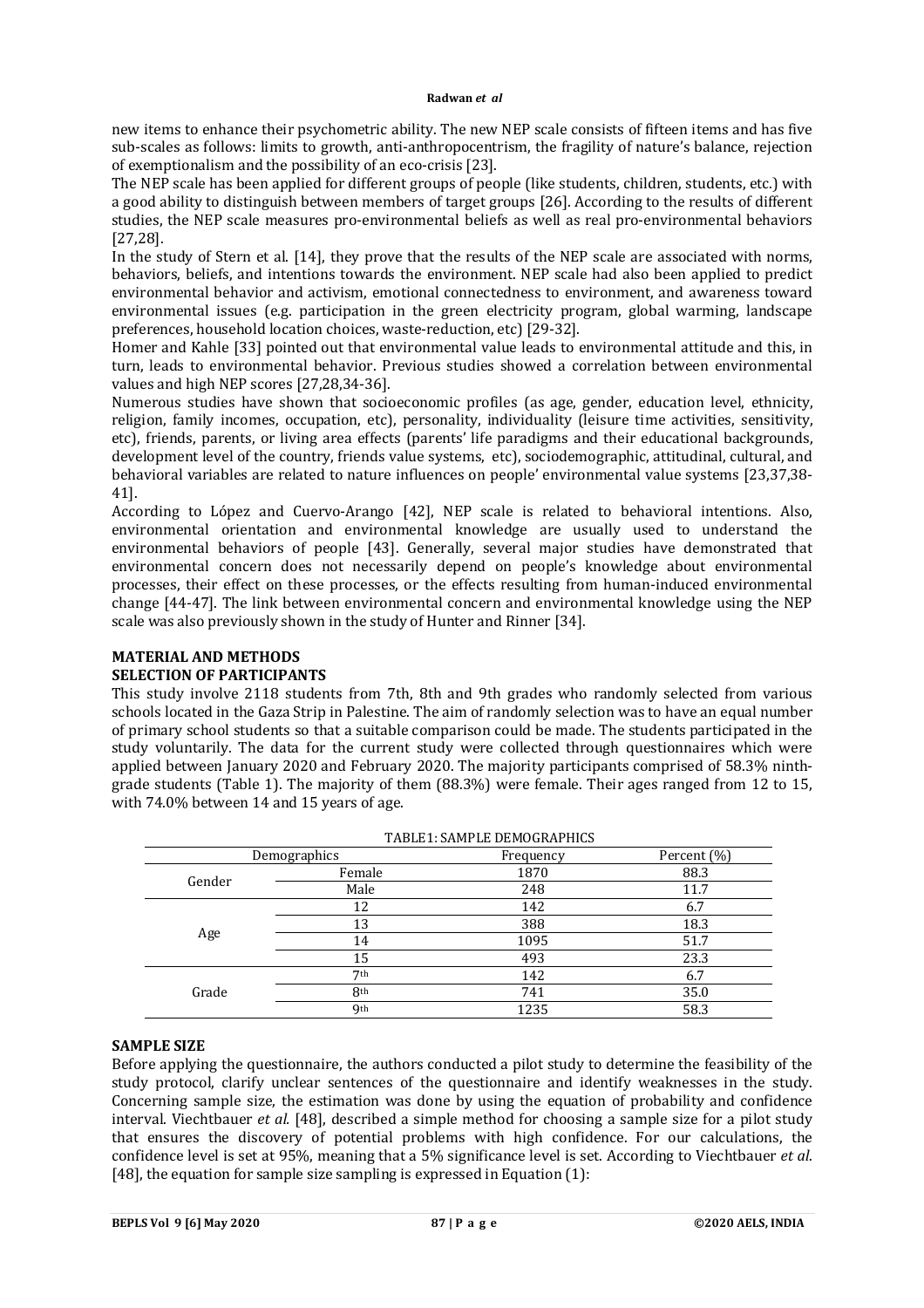n = ln (1- ) / ln (1-π) ……………………..………………… (1)

Where n denotes the number of participants,  $\Box$  denotes probability (0.05), and  $\pi$  denotes confidence level (95%). In the present study, for  $\pi = 0.05$  probability, required the inclusion of n = ln (1-0.95)/ln (1-0.05)  $=$  58.40, or rather 59 participants in the pilot study, so that the problem was detected with a high confidence level.

After conducting the pilot study, the questionnaire has applied to 2118 school students during the closure of the schools as a result of the COVID-19 outbreak. At the time of conducting the present study, there were confirmed cases of COVID-19 in Palestine, therefore schools were closed and health intervention measures had been imposed to restrict movements of individuals to contain the outbreak of the COVID-19 pandemic. Because it was not possible to conduct a community-based sampling survey during the movement restrictions period, we decided to collect the required data online. To this end, a poster was posted on the groups of Facebook and WhatsApp as well as on school. This poster included an introduction on the background of the study, objective, voluntary nature of participation, declarations of anonymity and confidentiality and the link of required questionnaire. The students were instructed to complete the questionnaire on their own via clicking the link.

## **DATA ANALYSIS**

The New Ecological Paradigm Scale, 15-item revised form, was applied as a measurement tool in this study. Each item of the NEP scale was measured using a 5-point Likert scale. The scale items are coded from 1 (strongly disagree) to 5 (strongly agree), while 3 is unsure. Agreement with the seven evennumbered items by the students are meant to represent statements endorsed by the DSP. On the other hand, agreement with the eight odd items is meant to reflect endorsement of the NEP. The seven oddnumbered DSP items on the scale were reverse scored. Also, the Cronbach's alpha internal consistency coefficient of the scale was determined. Statistical analysis included a tabulation of the frequency distribution of students' responses to the NEP scale and one-way ANOVA.

n = ln (1- ) / ln (1-π) …………..………………… (1)

#### **RESULTS**

Initially, a reliability test was applied to measure the internal consistency of the NEP Scale. A Cronbach's a value equal to 0.792 was obtained, which reveal an acceptable level of reliability.

Based on methods applied by Ogunbode [49] deploying similar data, principal component analysis (PCA) was applied to investigate the extent to which the pattern of responses among the samples was consistent with the hypothesized structure of the NEP [49]. Each component in this method interprets a proportion of the variance that has not been interpreted by the other created components. The results of Κaizer-Meyer-Olkin's Measure of Sampling Adequacy (KMO = 0.717) and Bartlett's test of sphericity (p < 0.001) indicated that the data were suitable for PCA. The PCA was applied using varimax rotation, a method that minimizes the number of large weight variables and makes them more interpretable. Table 2 confirms the existence of the NEP Scale's five components in the context of the present study, based on the number of components with eigenvalues greater than 1.

| Component | Initial Eigenvalues |               |              |  |  |  |  |
|-----------|---------------------|---------------|--------------|--|--|--|--|
|           | Total               | % of Variance | Cumulative % |  |  |  |  |
| 1         | 4.363               | 29.087        | 29.087       |  |  |  |  |
| 2         | 1.987               | 13.244        | 42.331       |  |  |  |  |
| 3         | 1.413               | 9.422         | 51.753       |  |  |  |  |
| 4         | 1.193               | 7.953         | 59.706       |  |  |  |  |
| 5         | 1.136               | 7.571         | 67.277       |  |  |  |  |
| 6         | 0.889               | 5.930         | 73.207       |  |  |  |  |
| 7         | 0.746               | 4.976         | 78.184       |  |  |  |  |
| 8         | 0.610               | 4.066         | 82.250       |  |  |  |  |
| 9         | 0.578               | 3.856         | 86.105       |  |  |  |  |
| 10        | 0.531               | 3.541         | 89.646       |  |  |  |  |
| 11        | 0.428               | 2.855         | 92.501       |  |  |  |  |
| 12        | 0.377               | 2.516         | 95.017       |  |  |  |  |
| 13        | 0.329               | 2.192         | 97.209       |  |  |  |  |
| 14        | 0.246               | 1.643         | 98.852       |  |  |  |  |
| 15        | 0.172               | 1.148         | 100.000      |  |  |  |  |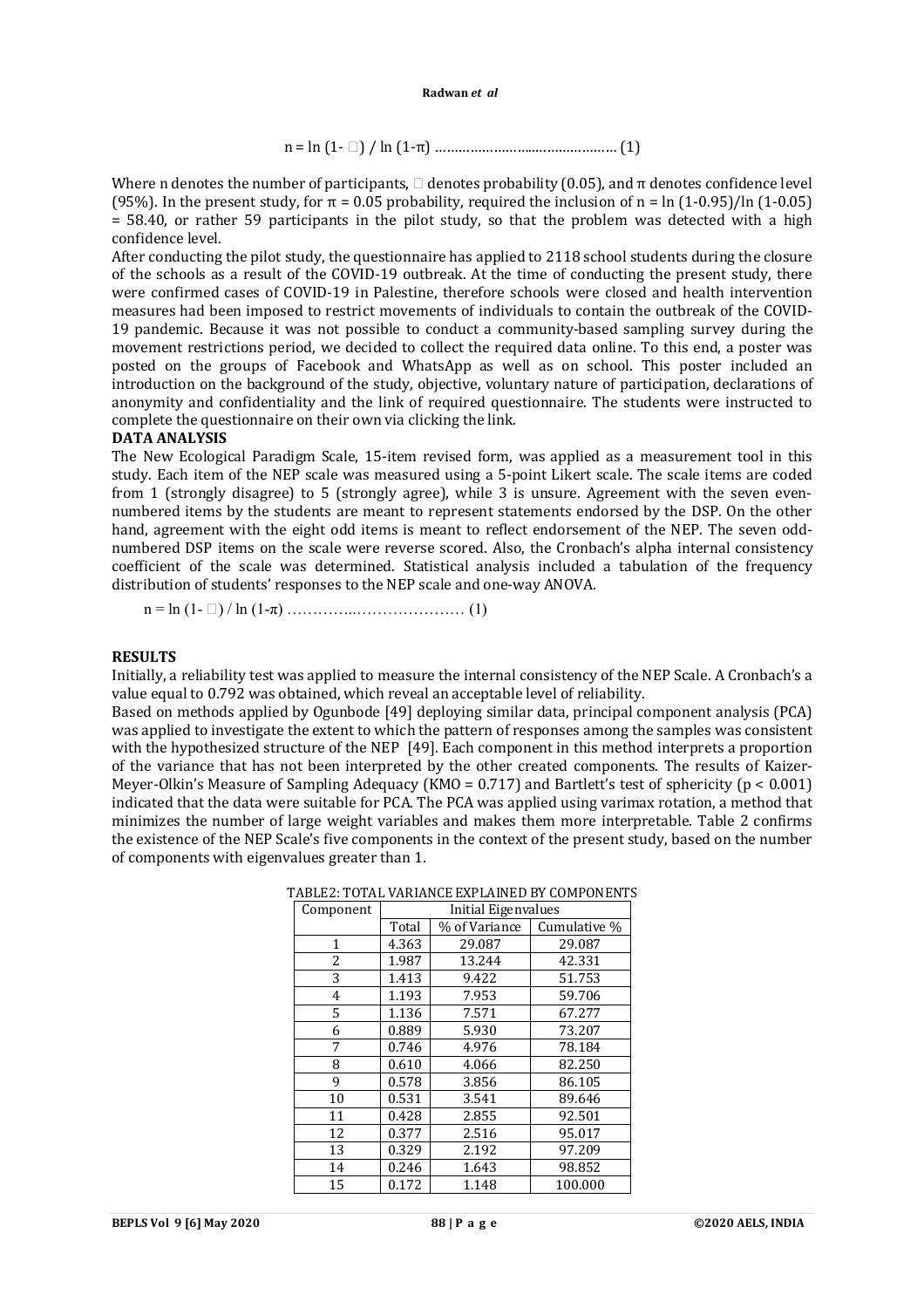Table 3 shows how the NEP Scale's items are grouped into the five extracted components, based on their loadings.

| NEP scale item                                                             | Components |                |       |       |       |
|----------------------------------------------------------------------------|------------|----------------|-------|-------|-------|
|                                                                            | 1          | $\overline{c}$ | 3     | 4     | 5     |
| 1. "We are approaching the limit of the number of people the earth can     | 0.506      |                |       |       |       |
| support".                                                                  |            |                |       |       |       |
| 2. "Humans have the right to modify the natural environment to suit their  |            | 0.727          |       |       |       |
| needs".                                                                    |            |                |       |       |       |
| 3. "When humans interfere with nature, it often produces disastrous        |            |                | 0.534 |       |       |
| consequences".                                                             |            |                |       |       |       |
| 4. "Human ingenuity will insure that we do NOT make the earth              |            |                |       | 0.797 |       |
| unlivable".                                                                |            |                |       |       |       |
| 5. "Humans are severely abusing the environment".                          |            |                |       |       | 0.532 |
|                                                                            |            |                |       |       |       |
| 6. "The earth has plenty of natural resources if we just learn how to      | 0.818      |                |       |       |       |
| develop them".                                                             |            |                |       |       |       |
| 7. "Plants and animals have as much right as humans to exist".             |            | 0.685          |       |       |       |
| 8. "The balance of nature is strong enough to cope with the impacts of     |            |                | 0.648 |       |       |
| modern industrial nations".                                                |            |                |       |       |       |
| 9. "Despite our special abilities, humans are still subject to the laws of |            |                |       | 0.780 |       |
| nature".                                                                   |            |                |       |       |       |
| 10. "The so-called "ecological crisis" facing humankind has been greatly   |            |                |       |       | 0.519 |
| exaggerated".                                                              |            |                |       |       |       |
| 11. "The earth is like a spaceship with very limited room and resources".  | 0.784      |                |       |       |       |
| 12. "Humans were meant to rule over the rest of nature".                   |            | 0.691          |       |       |       |
| 13. "The balance of nature is very delicate and easily upset".             |            |                | 0.630 |       |       |
| 14. "Humans will eventually learn enough about how nature works to be      |            |                |       | 0.777 |       |
| able to control it".                                                       |            |                |       |       |       |
| 15. "If things continue on their present course, we will soon experience a |            |                |       |       | 0.647 |
| major ecological catastrophe".                                             |            |                |       |       |       |

| Table 3: Principal Component Analysis For The 15 Items Of The Nep Scale |  |  |
|-------------------------------------------------------------------------|--|--|
|                                                                         |  |  |

Examining the NEP Scale's items scores enabled the evaluation and measurement of the environmental concern of the interviewed students. Table 4 illustrate the evaluation of the interviewed participants regarding each item based on frequency, percentage (%) distribution and mean score. NEP scores were calculated as an average of all scores on the individual scale items. It is generally accepted that a NEP score of 3 is the boundary between an anthropocentric and a pro-ecological worldview [50,51]. The mean score for the full NEP scale in this study was 3.72, which indicates that ecological attitudes among the samples were more akin to the NEP (Table 4). The mean score for seven DSP items ranged from 2.70 to 4.47, while that of the eight NEP items ranged from 3.28 to 4.35. Frequency distributions on the NEP items show that 71.3% of the interviewed students agreed on these statements, whereas only 14.2% disagreed. Conversely, distributions on the DSP items reveal that 28.6% agreed with the statements, while there are considerable numbers of disagreeing (59.3%) and undecided (12.1%) students. Hence, the examination of the overall frequency and mean distributions reveal that majority of students support the NEP statements to a varying degree, but there is no widespread support for the NEP view in general. The results on the statements are as follows:

**Limits to growth**: The NEP scale assumes that growth has a limit, which is based on the limitedness of the natural resources around the world. Accordingly, item 1 concentrates on the increase of population, and item 11 highlights the limitedness of resources by means of an analogy likening the world to a spaceship. Item 6 suggests that the world has plenty of resources. 46.7% and 8.3% of the students answered 'unsure' for item 1 and item 11 respectively. Also, the results showed that 50% of the students agreed that population increase was about to exceed the capacity of the world, but the higher percentage of the students (40.0%) agreed with the world-spaceship analogy based on limited resources. In contrast with that, 3.3% of the students agreed, "the earth has plenty of natural resources if we just learn how to develop them".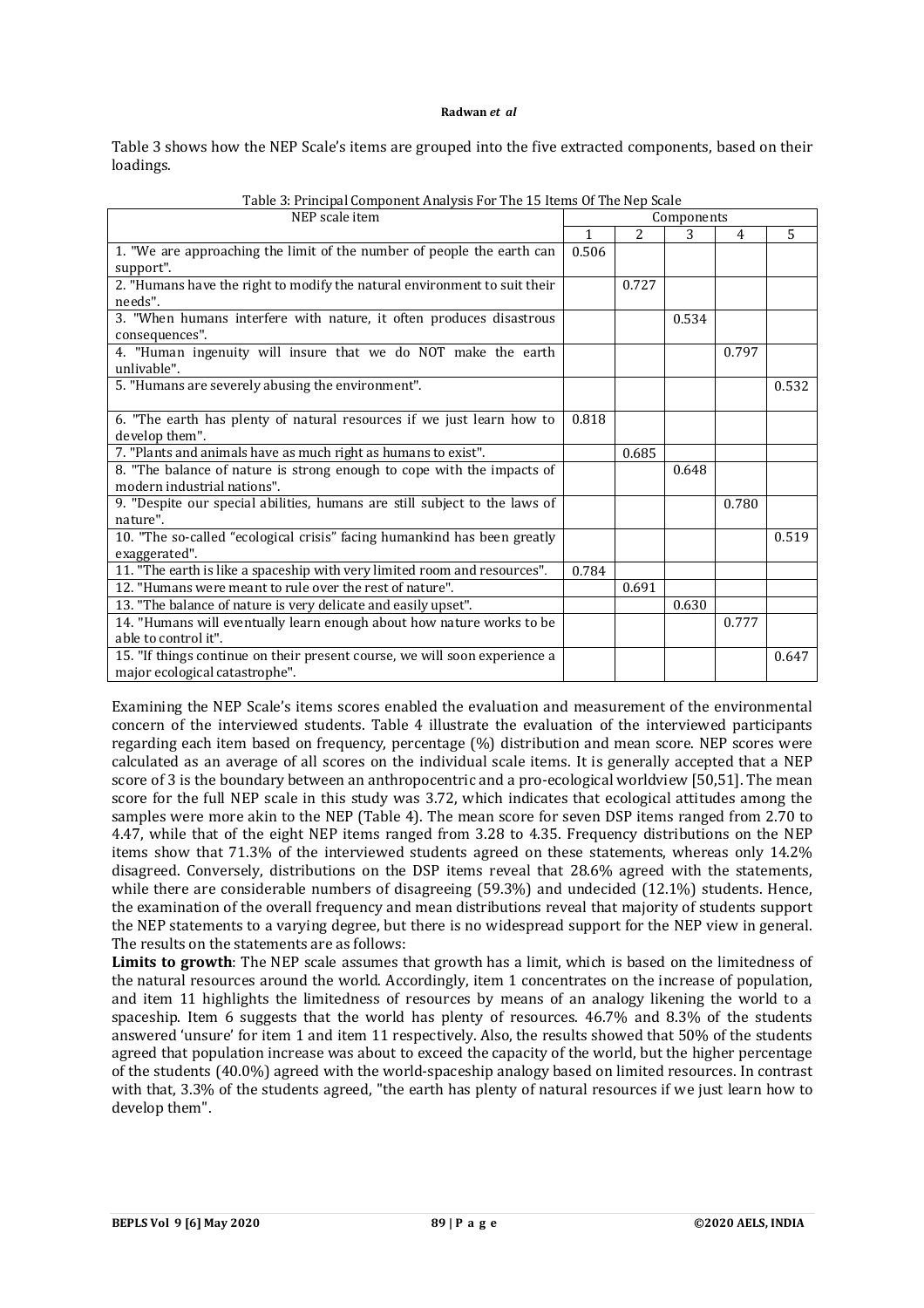| <b>NEP Scale Items</b>                                                      |                          |              | Level of participation % |      |          |           | M    | SD   |
|-----------------------------------------------------------------------------|--------------------------|--------------|--------------------------|------|----------|-----------|------|------|
|                                                                             |                          | <b>SD</b>    | D                        | U    | A        | <b>SA</b> |      |      |
|                                                                             |                          | (1)          | (2)                      | (3)  | (4)      | (5)       |      |      |
| 1. "We are approaching the limit of the number of people                    | $\mathbf{F}$             | 36           | 36                       | 989  | 704      | 353       | 3.62 | 0.85 |
| the earth can support".                                                     | $\overline{\frac{0}{6}}$ | 1.7          | $\overline{1.7}$         | 46.7 | .332     | 16.7      |      |      |
| 2. "Humans have the right to modify the natural                             | ${\bf F}$                | 671          | 917                      | 70   | 212      | 248       | 3.73 | 1.33 |
| environment to suit their needs".                                           | $\frac{0}{0}$            | 31.7         | 43.3                     | 3.3  | 10.0     | 11.7      |      |      |
| 3. "When humans interfere with nature, it often produces                    | F                        | 106          | 141                      | 530  | 811      | 530       | 3.72 | 1.08 |
| disastrous consequences".                                                   | $\%$                     | $5.0\,$      | 6.7                      | 25.0 | 38.3     | 25.0      |      |      |
| 4. "Human ingenuity will insure that we do NOT make the                     | F                        | 883          | 883                      | 106  | 140      | 106       | 4.08 | 1.09 |
| earth unlivable".                                                           | $\%$                     | 41.7         | 41.7                     | 5.0  | 6.7      | 5.0       |      |      |
| 5. "Humans are severely abusing the environment".                           | F                        | 36           | 248                      | 106  | 1094     | 634       | 3.97 | 0.99 |
|                                                                             | $\%$                     | 1.6          | 11.7                     | 5.0  | 51.7     | 30.0      |      |      |
| 6. "The earth has plenty of natural resources if we just learn              | $\overline{F}$           | 1271         | 707                      | 70   | $\theta$ | 70        | 4.47 | 0.85 |
| how to develop them".                                                       | $\%$                     | 60.0         | 33.4                     | 3.3  | 0.0      | 3.3       |      |      |
| 7. "Plants and animals have as much right as humans to                      | $\mathbf{F}$             | $\mathbf{0}$ | 108                      | 176  | 917      | 917       | 4.25 | 0.82 |
| exist".                                                                     | $\overline{\frac{9}{6}}$ | 0.0          | 5.1                      | 8.3  | 43.3     | 43.3      |      |      |
| 8. "The balance of nature is strong enough to cope with the                 | F                        | 317          | 566                      | 460  | 599      | 176       | 3.12 | 1.22 |
| impacts of modern industrial nations".                                      | $\frac{0}{0}$            | 15.0         | 26.7                     | 21.7 | 28.3     | 8.3       |      |      |
| 9. "Despite our special abilities, humans are still subject to              | $\mathbf{F}$             | 141          | 70                       | 106  | 1060     | 741       | 4.03 | 1.07 |
| the laws of nature".                                                        | $\frac{0}{0}$            | 6.7          | 3.3                      | 5.0  | 50.0     | 35.0      |      |      |
| 10. "The so-called "ecological crisis" facing humankind has                 | ${\bf F}$                | 459          | 459                      | 353  | 494      | 353       | 3.08 | 1.42 |
| been greatly exaggerated".                                                  | $\overline{\frac{0}{0}}$ | 21.7         | 21.7                     | 16.7 | 23.3     | 16.7      |      |      |
| 11. "The earth is like a spaceship with very limited room                   | $\overline{F}$           | 248          | 530                      | 176  | 705      | 459       | 3.28 | 1.37 |
| and resources".                                                             | $\frac{0}{0}$            | 11.7         | 25.0                     | 8.3  | 33.3     | 21.7      |      |      |
| 12. "Humans were meant to rule over the rest of nature".                    | F                        | 282          | 353                      | 423  | 566      | 494       | 2.70 | 1.36 |
|                                                                             | $\frac{0}{0}$            | 13.3         | 16.7                     | 20.0 | 26.7     | 23.3      |      |      |
| 13. "The balance of nature is very delicate and easily upset".              | $\overline{F}$           | 318          | 318                      | 176  | 740      | 566       | 3.43 | 1.42 |
|                                                                             | $\frac{0}{0}$            | 15.0         | 15.0                     | 8.3  | 35.0     | 26.7      |      |      |
| 14. "Humans will eventually learn enough about how                          | $\overline{F}$           | 740          | 918                      | 318  | 36       | 106       | 4.02 | 1.02 |
| nature works to be able to control it".                                     | $\frac{0}{0}$            | 35.0         | 43.3                     | 15.0 | 1.7      | 5.0       |      |      |
| 15. "If things continue on their present course, we will soon               | $\mathbf{F}$             | $\theta$     | 70                       | 213  | 740      | 1095      | 4.35 | 0.79 |
| experience a major ecological catastrophe".                                 | $\frac{0}{0}$            | 0.0          | 3.3                      | 10.0 | 35.0     | 51.7      |      |      |
| Mean total NEP score                                                        |                          |              |                          |      |          | 3.72      | 0.51 |      |
| SD: Strongly disagree, D: Disagree, U: Unsure, A: Agree, SA: Strongly agree |                          |              |                          |      |          |           |      |      |

TABLE4: RSPONSES CONCERNING NEW ENVIRONMENTAL PARADIGM SCALE (NEP) ITEMS

**Anti-anthropocentrism**: The NEP scale disagrees with the idea that humans have the right to modify the natural environment to suit their needs (item 2), and nature exists primarily for human use and has no inherent value of its own (item 12). Over one-third of the respondents (31.7%) strongly and 43.3% mildly oppose anthropocentric view (items 2). There is still a considerable number of supporters (21.7%). The Anti-anthropocentric statement about the right of existence of plants and animals (item 7) is supported by the vast majority (86.6%). This result suggests that one does not have to be an environmentalist to acknowledge the right of existence of plants and animals.

**Balance of nature**: The NEP scale assumes the existence of a balance that can be disrupted by human beings. The items 3, 8, and 13 the scale are about the theoretical sub-dimension of the balance of nature. The results showed that 63.3% and 61.7% of the students agreed with items 3 and 13 respectively. On the other hand, while 41.7% of the students rejected item 8 (a dominant social paradigm perspective), a considerable number of the students (21.7%) were unsure about it.

**Anti-exemptionalism**: It is one of the theoretical sub-dimensions covering items 9, 4, and 14 of the NEP Scale which suggests that the people who accept the NEP are supposed to reject that human beings or people are exempt from the constraints of nature. This view supports the domination of humans and the economy over nature. In the current study, the averages of the items included in this sub-dimension varied between 4.02 and 4.08, and most of the responses, in this case, contained indecisiveness.

**Eco-crisis**: The NEP scale argues that human intervention in nature may lead to unfavorable results at a disaster level that might be described as an eco-crisis. The items 5, 10, and 15 of the scale are about the theoretical background of eco-crisis. while almost more than half of the students (30.0%) strongly agreed with the item 5, 1.6% of the students strongly disagreed with it. About 5.0% of the students rejected the idea, 'The so-called 'ecological crisis' facing humankind has been greatly exaggerated'. The findings of the present study revealed that half of the students (51.7%) strongly agreed with item 15, whereas no one (0.0%) agreed with it.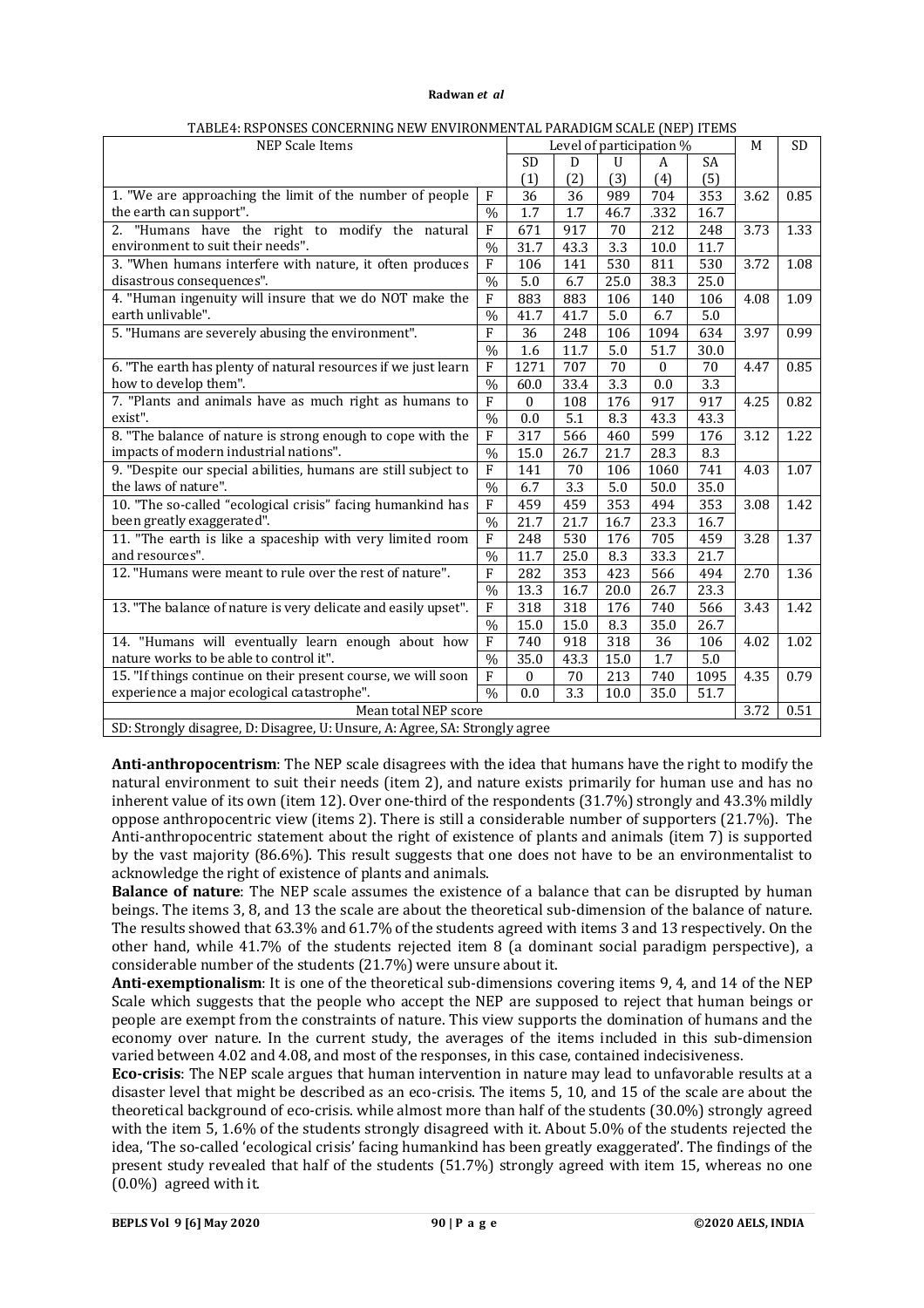Mean scores for the five facets of the NEP Scale are presented in Figure 1. Based on this Figure, we conclude that the dominant social paradigm does not characterize the respondents, meaning that they do not believe that humans are superior to other all other species, the Earth provides unlimited resources, and that progress is an inherent part of human history; thus, they are preferably characterized by a NEP attitude and seem environmentally sensitive. Furthermore, standard deviations are relatively low (reality to limit growth), which means that the respondents' views are somewhat similar.



**Figure 1.** Mean scores and standard deviation for the five New Environmental Paradigm (NEP) subscales.

The possible differences between environmental awareness as captured by NEP Scale mean scores and students' demographics were also tested. Applying a one-sample Kolmogorv-Smirnov test, it was concluded that the NEP mean score is normally distributed ( $p = 0.124$ ); thus, one-way Analysis of Variance (ANOVA) will be applied to test the significance of the difference between the means of demographics and NEP Scale mean score. The one-way ANOVA results reveal that there is no statistically significant difference between the means of the NEP score and respondents' grade ( $p = 0.624$ ). Similarly, there was no significant difference between male and female respondents ( $p = 0.868$ ) in total NEP scores. A comparison of mean scores across age categories also revealed no significant variation (p=0.167).

## **DISCUSSION**

The purpose of this study was to examine the environmental attitudes of the students within the framework of the new ecological paradigm during the COVID-19 Pandemic. The results of this study may be significant as an indicator of the current state of environmental awareness among students in the Gaza Strip. The results of the current study were compared and supported with results from different countries, as there are no previous studies that dealt with environmental attitudes in the Gaza Strip, Palestine.

Overall, the results showed that the attitudes of the interviewed students were closer to an eco-centric perspective than an anthropocentric perspective. The battle against COVID-19 is still continuing around the world. And thus, the environmental attitudes of the students were largely affected by the current circumstances including the outbreak of COVID-19. Indeed, we have no exact knowledge about the environmental attitudes of students before the COVID-19 Pandemic, but all indications prove that the students' attitudes were positive.

The results of the present study showed a high endorsement of the NEP among the sample of the Palestinian students (3.72). Compared with similar studies from other countries such as Australia (3.96) [52], Brazil (3.55) [16], United Kingdom (3.31) [53], United States (3.57) [54], Turkey (3.38) [24], Greek (4.85) [55] the results of this study suggest that ecological attitudes among the participants are more closely characterized by NEP.

The results of the current study revealed that there is no statistically significant difference between the means of the NEP score and respondents' gender, grade, and age. Similar results were found in the study of Zelezny et al. [56], who pointed out that demographic characteristics (gender and age) have no significant influence on NEP endorsement among the Nigerian participants.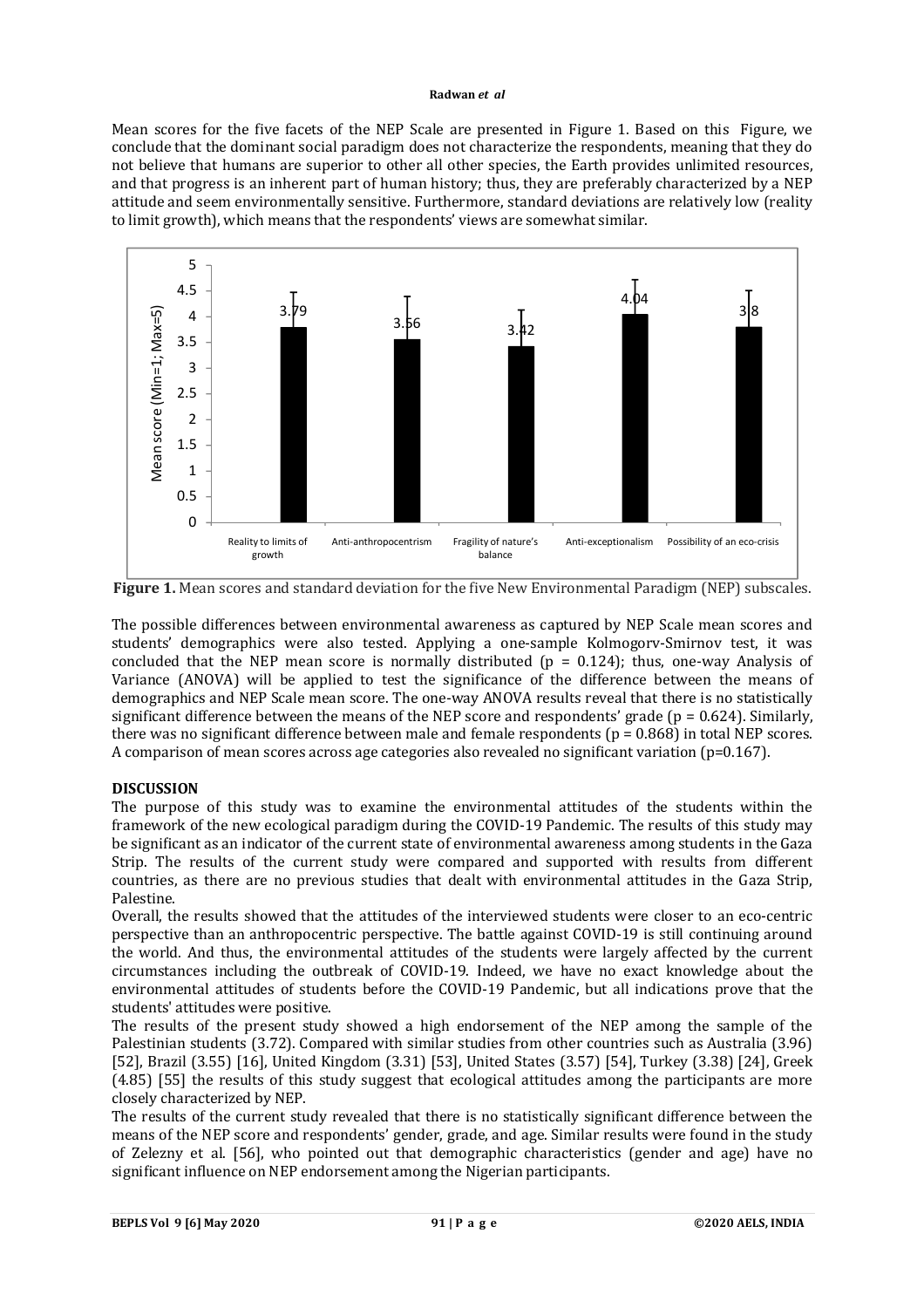Natural spaces, such as agricultural lands and wilderness areas, have been seriously degraded through the direct impacts of political conflicts as well as human exploitation around most parts of the Gaza Strip over a long time. The impacts of extensive environmental degradation have resulted in pollution, drought, erosion, loss of arable land, flooding, and desertification. Such issues constitute a considerable cause of concern to many Palestinian, and related reactions among the participants in this study, show that human's role in the proliferation of these environmental issues is generally acknowledged. Based on the NEP framework, it is evident that the students surveyed bear a level of environmental awareness that mainly depends on the realization of the harmful exploitation of nature. A little number of the participants exhibited less positive environmental worldviews in some aspects, as a result of the dearth of environmental knowledge and a factual understanding of humanity's interrelationship with the environment.

Despite the harsh socioeconomic challenges and political circumstances faced by the larger proportion of Palestinian society, the Palestinians students have shown a good level of awareness, knowledge, and concern for environmental issues. The reasons standing behind increasing environmental awareness of the Palestinian students are due to activating the campaign of "Duty to Others". Duty to Others is considered one of the fundamental principles of the Scout Movement, which defined as "the participation in the development of society, with recognition and respect for the dignity of one's fellow-man and the integrity of the natural world" [57]. Under this principle, several main precepts of the Scout Movement are grouped, since all deal with a human's responsibility towards society, especially the environment, in its different dimensions. In scouting, the concept of the integrity of the natural world expresses the idea of nature conservation. It confirms that the life-space of living organisms on earth constitute an interdependent system and that any damage to any part is communicated to the whole system. This concept stresses that humans must exploit natural resources in such a manner as to satisfy the balance and harmony of the environment [57,58]. The Palestinian Ministry of Education and Higher Education (MOE) extensively implemented many activities and programs, during the campaign of "Duty to Others", related to environmental issues. Hence, the efforts of MOE at students' sensitization and education about environmental issues as a priority led to increasing the local and global environmental awareness of the students.

It is acknowledged that the present study is based on a sample of convenience and thus, limited to the extent to which its results can be generalized. However, educational environments, such as schools, universities and other educational institutions, are unique in their affordance of opportunities for cultural and social enhancement to people. Hence, the study is intended primarily a measurement of environmental attitudes in Gaza Strip by examining the part of society best positioned for the subject to favorable social and informational conditions to show off a positive environmental outlook compared to other socio-demographic groups.

Also, the current study showed that students' socio-economic status had a significant effect on their environmental attitudes such that those with a higher contact with nature, for example, prefer to visit natural places (e.g. agricultural field), had more positive environmental attitudes than those with less contact, prefer to visit unnatural places (e.g. museum or stadium). In this regard, the results of this study are in agreement with the study of Ibrahim and Babayemi [59], who linked the environmental awareness to positive environmental attitudes and support for environmentalism among the participants.

In the present study, a comparison of mean scores across age categories revealed no significant difference. This result disagrees with the result of the study of Arcury and Christianson [60] and Mohai and Twight [61], they showed that younger participants are more likely to hold environmental viewpoints compared to older participants where the age is an important factor in environmental attitude. The ages of the students participated in this study were close together, so there was no significant difference in their response.

The results of the current study showed that there was no significant difference between male and female respondents in total NEP scores. Different results were previously documented in the study of Kaltenborn et al. [62]; Diamantopoulos et al. [63]; Zelenzy et al. [56]; Mohai [64]. They found out that female respondents scored higher than male respondents concerning the NEP scale.

Based on this study, it was found out that there is no statistically significant difference between the means of the NEP score and respondents' grade, which mean that the attitudes of  $7<sup>th</sup>$ , 8<sup>th</sup>, and 9<sup>th</sup> grade students toward the environment were not more or less positive among them. Contradictory results were reported<br>in the study of Erkal [65], they showed that the environmental attitudes of third grade students . [65], they showed that the environmental attitudes of third grade students were more positive than those of fourth grade students. In the study of Hart [66] and Hensher and King [67], they found out that there was a difference between the environmental attitudes of first and fourth grade university students, and that fourth grade students demonstrated more positive attitudes toward the environment.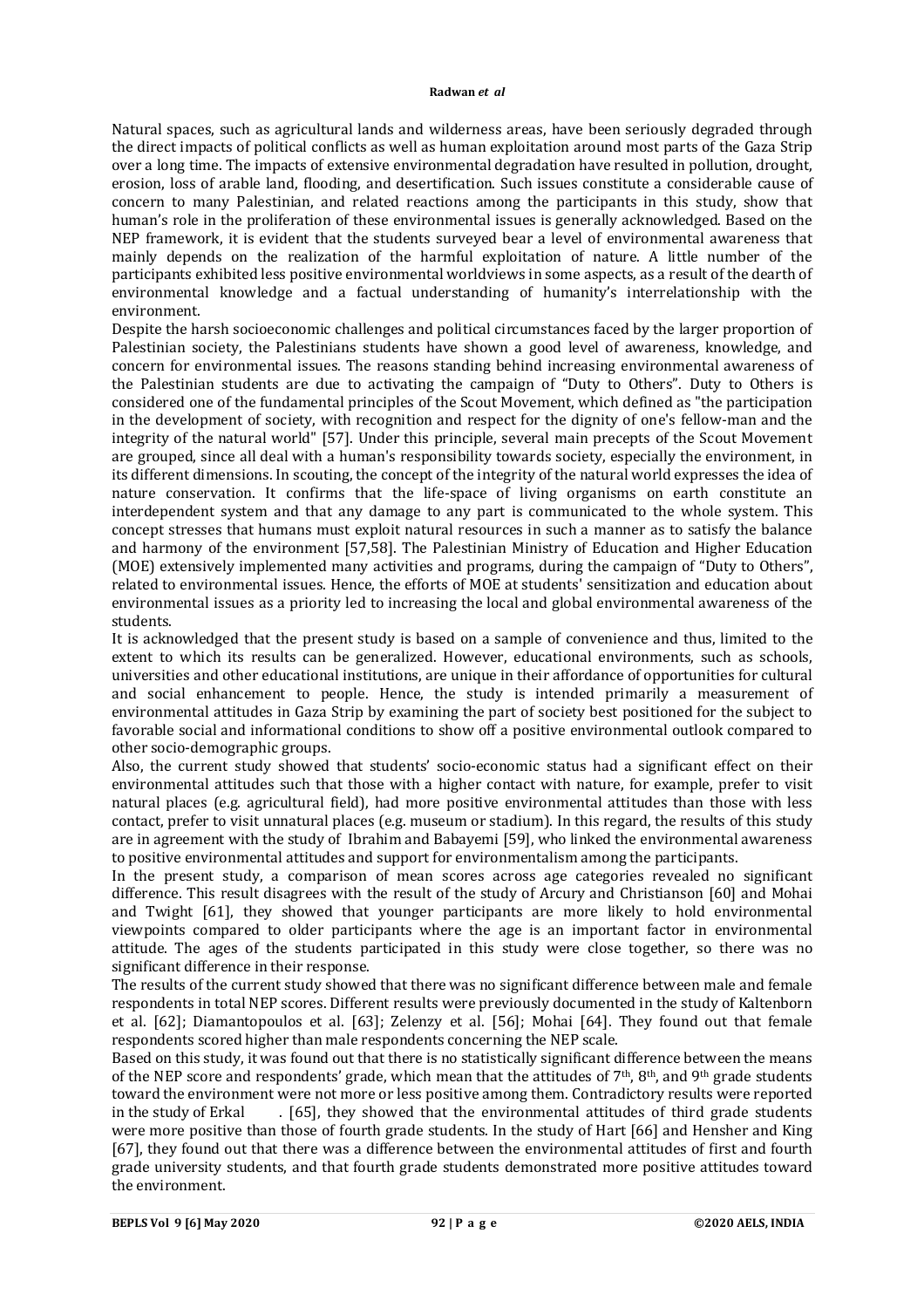## **CONCLUSION**

People's environmental awareness differs from one to another, and they also differ in their sensitivity. Although the world is increasingly developing, the sensitivity of individuals is not increasing in parallel and, simultaneously with this development, there is air, soil, and water pollution and numerous related environmental issues. Finding solutions to these environmental issues can be made possible if people are aware of these issues and the subsequent risk of living organisms on the planet.

In this study, the attitudes of the Palestinian students toward the environment were found to be positive and they adopt an ecological worldview in the time of the COVID-19 outbreak. Anti-exemptionalism has the highest score amongst the components of the NEP Scale while the possibility of eco-crisis has the second-highest score, reveling that students are ecologically sensitive. It was determined in the study that there is no significant difference between the means of the NEP score and respondents' gender, grade and age.

Based the framework of the findings given above during the COVID-19 crisis, it will be stated that the environmental-related activities and programs have a crucial role within the formation and growth of environmental awareness. Furthermore, starting environmental education in primary school will lead to an increase in the environmental sensitivity of the students and thus help toward the creation of a habitable environment which will increase the wellbeing of the world. additionally, to stay the environmental issue on the agenda, it's important to make sure the continuation of educational studies being carried concerning the preservation of the natural environment, which can both contribute to the literature and attract the eye of related organizations like public and civil society institutions and also the private sector. In this respect, it can be suggested that (1) curriculum contents should be enriched the way that deals with global problems of the natural environment during the outbreak of pandemics or epidemics, (2) activities that might affect the environmental attitudes and behaviors should be involved more than theoretical knowledge.

## **ACKNOWLEGEMENT**

The authors would like to express their heartfelt thanks and sincere gratitude to Mr. Mohsen Saidam, Principal of Al-Bureij Elementary B-Boys School, UNRWA, for his continuous support, generous help, and fruitful constructive suggestions. The authors are grateful to all the students for providing their time in filling the questionnaire.

## **CONFLICT OF INTEREST**

The authors declare no conflicts of interest regarding the publication of this paper.

## **FUNDING**

This research did not receive any specific grant from funding agencies in the public, commercial, or notfor-profit sectors.

## **REFERENCES**

- 1. WHO (World Health Organization). (2020). Coronavirus disease (COVID-19) outbreak situation. Retrieved from <https://www.who.int/emergencies/diseases/novel-coronavirus-2019>on 9 June 2020.
- 2. MOH (Ministry Of Health). (2020). Retrieved from <http://site.moh.ps/> on 9 June 2020.<br>3. Radwan, E., & Radwan, A. (2020b). The Spread of the Pandemic of Social Media Pa
- Radwan, E., & Radwan, A. (2020b). The Spread of the Pandemic of Social Media Panic during the COVID-19 Outbreak. European Journal of Environment and Public Health, 4(2): em0044. <https://doi.org/10.29333/ejeph/8277>
- 4. Radwan, E., Radwan, A., & Radwan, W. (2020). The mental health of school students and the COVID-19 Pandemic. Aquademia, 4(1), ep20020. <https://doi.org/10.29333/aquademia/xxxx> [Accepted paper, in press].
- 5. Duan, L., & Zhu, G. (2020). Psychological interventions for people affected by the COVID-19 epidemic. The Lancet Psychiatry, 7(4): 300-302.
- 6. Mulenga, E. M., & Marbán, J. M. (2020). Is COVID-19 the Gateway for Digital Learning in Mathematics Education?. Contemporary Educational Technology, 12(2): ep269. <https://doi.org/10.30935/cedtech/7949>
- 7. Radwan, A., & Radwan, E. (2020a). Social and Economic Impact of School Closure during the Outbreak of the COVID-19 Pandemic: A Quick Online Survey in the Gaza Strip. Pedagogical Research, 5(4): em0068. <https://doi.org/10.29333/pr/8254>
- 8. Marquart-Pyatt, S. T. (2007). Concern for the environment among general publics: A cross-national study. Society & Natural Resources, 20(10): 883-898.
- 9. Clayton, S., & Myers, G. (2009). Promoting sustainable behavior. Conservation psychology: Understanding and promoting human care for nature, 143-161, Boston: Blackwell.
- 10. Himmelfarb, S. (1993). The measurement of attitudes. In: Eagly, A.H., Chaiken, S. (Eds.), The Psychology of Attitudes. Harcourt Brace Jovanovich, Fort Worth, TX, pp. 23–87.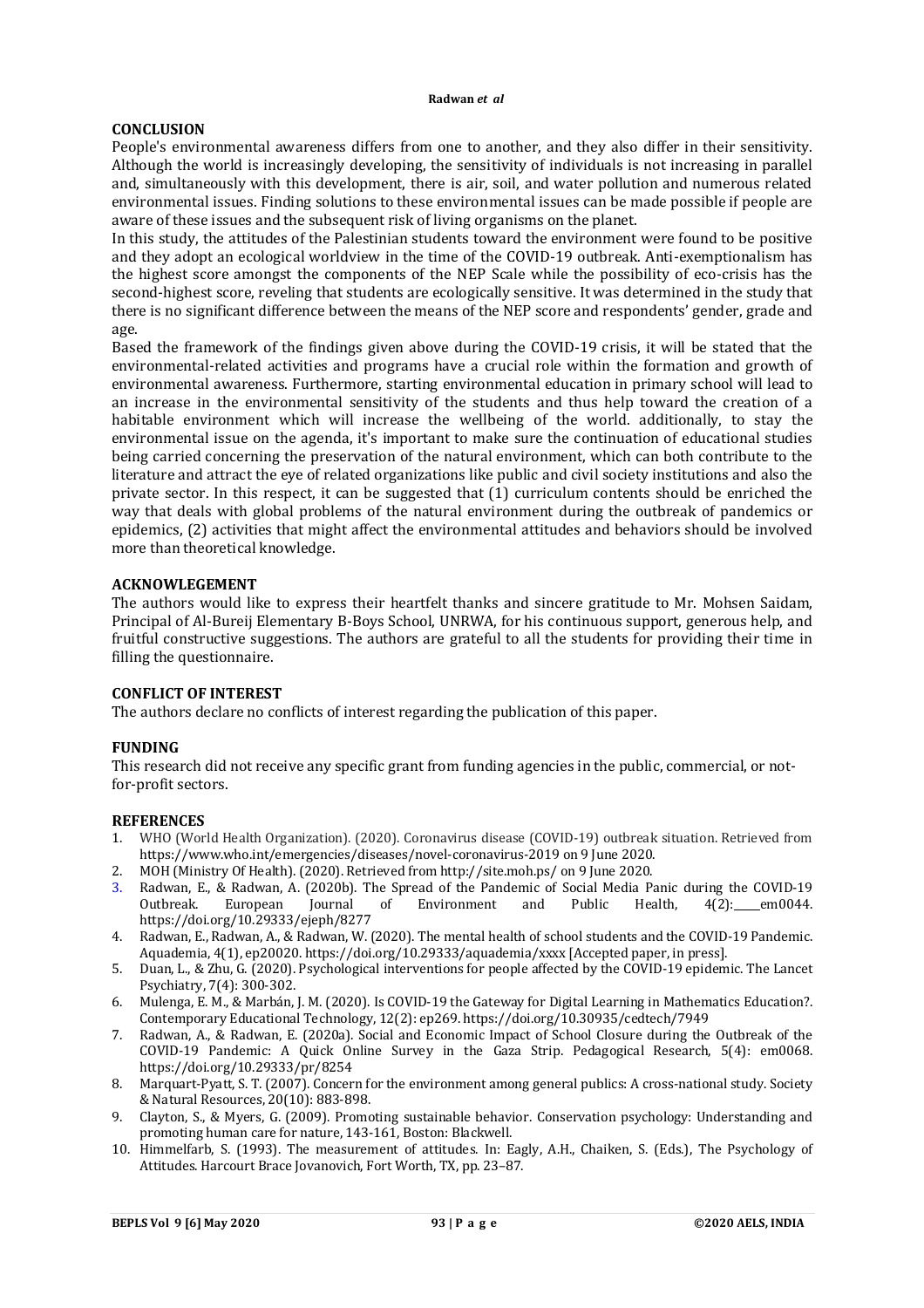- 11. Dunlap, R.E., & Jones, R.E. (2002). Environmental concern: conceptual and measurement issues. In: Dunlap, R.E., Michelson, W. (Eds.), Handbook of Environmental Sociology. Greenwood Press, Westport, CT, pp. 482–524.
- 12. Maloney, M. P., Ward, M. P. & Braucht, G. (1975) A revised scale for the measurement of ecological attitudes and knowledge. American Psychologist, 30: 787-790.
- 13. Wiegel, R. and Wiegel, J. (1978). Environmental Concern. Environment and Behavior, 10(1): 3-15.
- 14. Stern, P. C., Dietz, T., & Guagnano, G. A. (1995). The New Ecological Paradigm in social-psychological context. Environment and Behavior, 27: 723–743.
- 15. Kaiser, F. G., & Biel, A. (2000). Assessing general ecological behavior: A cross cultural comparison between Switzerland and Sweden. European Journal of Social Psychology, 16: 44-52.
- 16. Schultz, P. W., Gouveia, V. V., Cameron, L. D., Tankha, G., Schmuck, P., & Franek, M. (2005). Values and their relationship to environmental concern and conservation behavior. Journal of Cross-Cultural Psychology, 36: 457–475.
- 17. Schultz, P. W., Shriver, C., Tabanico, J., & Khazian, A. (2004) Implicit connections with nature. Journal of Environmental Psychology, 24: 31–42.
- 18. Kaiser, F. G., Oerke, B., & Bogner, F. X. (2007). Behavior-based environmental attitude: Development of an instrument for adolescents. Journal of environmental psychology, 27(3): 242-251.
- 19. Catton Jr, W. R., & Dunlap, R. E. (1980). A new ecological paradigm for post-exuberant sociology. American behavioral scientist, 24(1): 15-47.
- 20. La Trobe, H. L., & Acott, T. G. (2000). A modified NEP/DSP environmental attitudes scale. The Journal of Environmental Education, 32(1): 12-20.
- 21. Albrecht, D., Bultena, G., Hoiberg, E., & Nowak, P. (1982). Measuring environmental concern: The new environmental paradigm scale. The Journal of Environmental Education. 13(3): 39-43.
- 22. Dunlap, R. E., & Van Liere, K. D. (1978). The new environmental paradigm. The journal of environmental education, 9(4): 10-19.
- 23. Dunlap, R. E., Van Liere, K. D., Mertig, A. G., & Jones, R. E. (2000). New trends in measuring environmental attitudes: measuring endorsement of the new ecological paradigm: a revised NEP scale. Journal of social issues, 56(3): 425-442.
- 24. Atav, E., Altunoğlu, B. D., & Sönmez, S. (2015). The determination of the environmental attitudes of secondary education students. Procedia-Social and Behavioral Sciences, 174: 1391-1396.
- 25. Kopnina, H. (2012). Re-examining culture/conservation conflict: the view of anthropology of conservation through the lens of environmental ethics. Journal of Integrative Environmental Sciences, 9(1): 9-25.
- 26. Wiidegren, Ö. (1998). The new environmental paradigm and personal norms. Environment and behavior, 30(1): 75-100.
- 27. Rauwald, K. S., & Moore, C. F. (2002). Environmental attitudes as predictors of policy support across three countries. Environment and behavior, 34(6): 709-739.
- 28. Casey, P. J., & Scott, K. (2006). Environmental concern and behaviour in an Australian sample within an ecocentric–anthropocentric framework. Australian Journal of Psychology, 58(2): 57-67.
- 29. Chung, S. S., & Poon, C. S. (2001). A comparison of waste-reduction practices and new environmental paradigm of rural and urban Chinese citizens. Journal of Environmental Management, 62(1): 3-19.
- 30. Clark, C. F., Kotchen, M. J., & Moore, M. R. (2003). Internal and external influences on pro-environmental behavior: Participation in a green electricity program. Journal of environmental psychology, 23(3): 237-246.
- 31. Poortinga, W., Steg, L., & Vlek, C. (2004). Values, environmental concern, and environmental behavior: A study into household energy use. Environment and behavior, 36(1): 70-93.
- 32. Peterson, M. N., Chen, X., & Liu, J. (2008). Household location choices: implications for biodiversity conservation. Conservation biology, *22*(4): 912-921.
- 33. Homer, P. M., & Kahle, L. R. (1988). A structural equation test of the value-attitude-behavior hierarchy. Journal of Personality and social Psychology, *54*(4): 638.
- 34. Hunter, L. M., & Rinner, L. (2004). The association between environmental perspective and knowledge and concern with species diversity. Society and Natural Resources, 17(6): 517-532.
- 35. Berenguer, J., Corraliza, J. A., & Martin, R. (2005). Rural-urban differences in environmental concern, attitudes, and actions. European Journal of Psychological Assessment, 21(2): 128-138.
- 36. Luo, Y., & Deng, J. (2008). The New Environmental Paradigm and nature-based tourism motivation. Journal of Travel research, 46(4): 392-402.
- 37. Mohai, P., & Bryant, B. (1998). Is there a" race" effect on concern for environmental quality?. Public opinion quarterly, 62(4):475-505.
- 38. Kim, D. S. (1999). Environmentalism in developing countries and the case of a large Korean city. Social Science Quarterly, 80(4):810-829.
- 39. Zinn, H. C., & Graefe, A. R. (2007). Emerging adults and the future of wild nature. International Journal of Wilderness, 13 (3): 16-22.
- 40. Taskin, O. (2009). The environmental attitudes of Turkish senior high school students in the context of postmaterialism and the new environmental paradigm. International Journal of Science Education, 31(4): 481- 502.
- 41. Wilhelm-Rechmann, A., Cowling, R. M., & Difford, M. (2014). Responses of South African land-use planning stakeholders to the New Ecological Paradigm and the Inclusion of Nature in Self scales: Assessment of their potential as components of social assessments for conservation projects. Biological conservation, 180: 206-213.